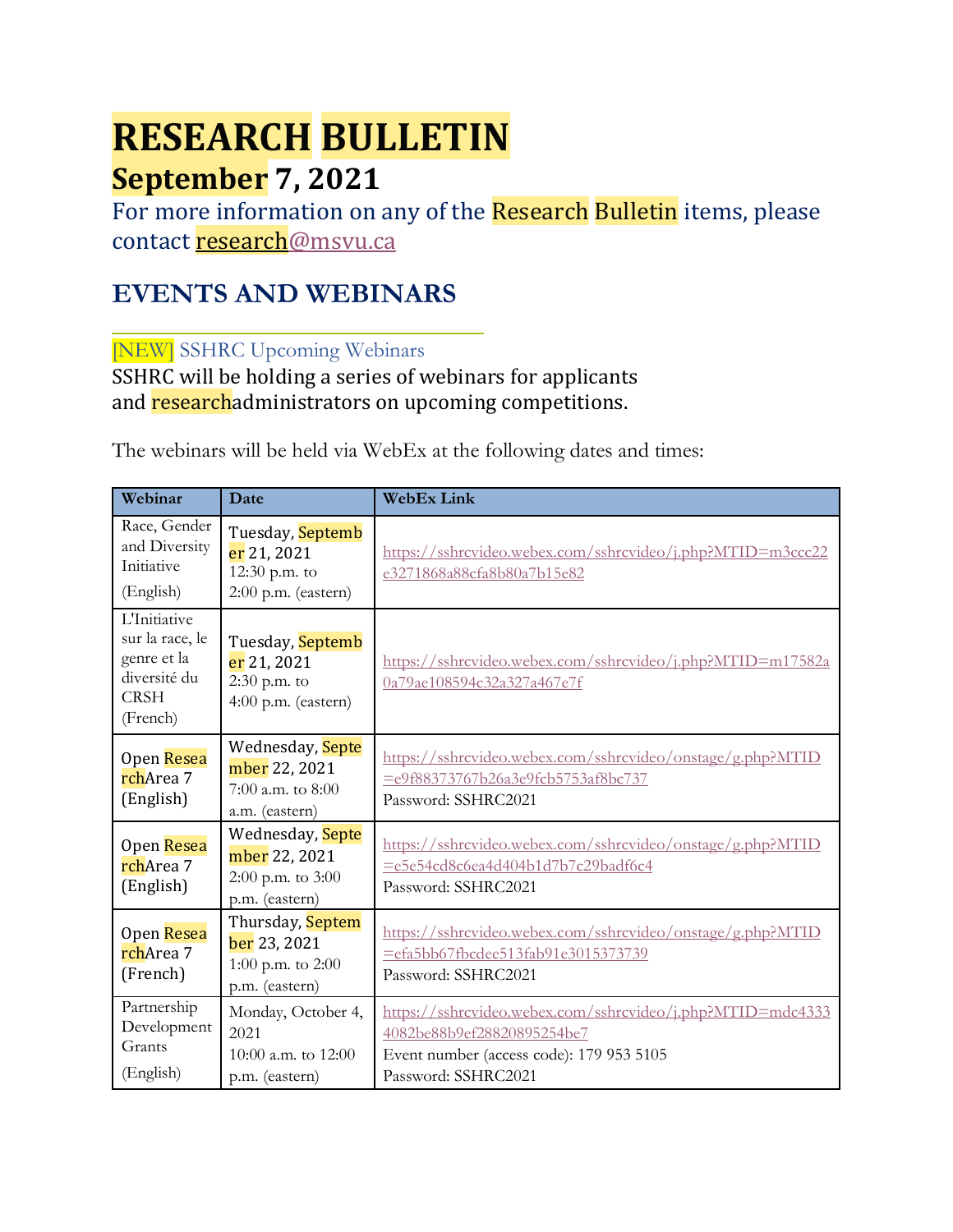| Partnership                                    | Monday, October 4,                                                      | https://sshrcvideo.webex.com/sshrcvideo/j.php?MTID=m1b866                                                               |  |
|------------------------------------------------|-------------------------------------------------------------------------|-------------------------------------------------------------------------------------------------------------------------|--|
| Development                                    | 2021                                                                    | d6dc8f82dd7b000dab5201fe2d5                                                                                             |  |
| Grants                                         | 1:00 p.m. to 3:00                                                       | Event number (access code): 179 433 3475                                                                                |  |
| (French)                                       | p.m. (eastern)                                                          | Password: CRSH2021                                                                                                      |  |
| Partnership                                    | Tuesday, October 5,                                                     | https://sshrcvideo.webex.com/sshrcvideo/j.php?MTID=m0a7572                                                              |  |
| Development                                    | 2021                                                                    | ecbeea67498adc0088d8dfcef3                                                                                              |  |
| Grants                                         | 10:00 a.m. to 12:00                                                     | Event number (access code): 179 974 8089                                                                                |  |
| (French)                                       | p.m. (eastern)                                                          | Password: CRSH2021                                                                                                      |  |
| Partnership                                    | Tuesday, October 5,                                                     | https://sshrcvideo.webex.com/sshrcvideo/j.php?MTID=m68186a                                                              |  |
| Development                                    | 2021                                                                    | 366513544244591d1c1faa92a7                                                                                              |  |
| Grants                                         | 1:00 p.m. to 3:00                                                       | Event number (access code): 179 199 1738                                                                                |  |
| (English)                                      | p.m. (eastern)                                                          | Password: SSHRC2021                                                                                                     |  |
| Partnership                                    | Wednesday,                                                              | https://sshrcvideo.webex.com/sshrcvideo/onstage/g.php?MTID                                                              |  |
| Engage                                         | October 6, 2021                                                         | =e904f84b3fcd21bd166425436a03e0b70                                                                                      |  |
| Grants                                         | 1:00 p.m. to $3:00$                                                     | Event number (access code): 179 964 3802                                                                                |  |
| (English)                                      | p.m. (eastern)                                                          | Password: SSHRC2021                                                                                                     |  |
| Partnership                                    | Thursday, October                                                       | https://sshrcvideo.webex.com/sshrcvideo-                                                                                |  |
| Engage                                         | 7,2021                                                                  | fr/onstage/g.php?MTID=ef230c6f47eb8f3eebbb9809fe88455b8                                                                 |  |
| Grants                                         | 1:00 p.m. to $3:00$                                                     | Event number (access code): 179 107 4210                                                                                |  |
| (French)                                       | p.m. (eastern)                                                          | Password: SSHRC2021                                                                                                     |  |
| Partnership<br>Grants-<br>Stage 1<br>(French)  | Thursday, October<br>21, 2021<br>11:00 a.m. to 12:30<br>p.m. (eastern)  | https://sshrcvideo.webex.com/sshrcvideo/j.php?MTID=m8df80c<br>c6cc82a70db0fa11737c648514                                |  |
| Partnership<br>Grants-<br>Stage 1<br>(English) | Thursday, October<br>21, 2021<br>1:00 p.m. to 2:30<br>p.m. (eastern)    | https://sshrcvideo.webex.com/sshrcvideo/j.php?MTID=m760b6<br>d63c2f7b6ffc8e3d7ada3c6954c                                |  |
| Connection<br>Grants<br>(English)              | Tuesday, November<br>16, 2021<br>11:00 a.m. to 1:00<br>p.m. (eastern)   | https://sshrcvideo.webex.com/sshrcvideo/onstage/g.php?MTID<br>=e74e73e05ff08fde5621278f105bc139a<br>Password: SSHRC2021 |  |
| Connection<br>Grants<br>(French)               | Thursday,<br>November 18, 2021<br>11:00 a.m. to 1:00<br>p.m. (eastern)  | https://sshrcvideo.webex.com/sshrcvideo/onstage/g.php?MTID<br>=e439d79a8dcb2d038fdad2a13bb3fa981<br>Password: SSHRC2021 |  |
| Insight<br>Development<br>Grants<br>(French)   | Thursday,<br>December 16, 2021<br>10:00 a.m. to 11:30<br>a.m. (eastern) | https://sshrcvideo.webex.com/sshrcvideo/j.php?MTID=m32ac5c<br>a540f58cadd1f81f5561c522b9                                |  |
| Insight                                        | Thursday,                                                               | https://sshrcvideo.webex.com/sshrcvideo/j.php?MTID=m41cf2b                                                              |  |
| Development                                    | December 16, 2021                                                       | 5baeaac5f1113925453d054dd1                                                                                              |  |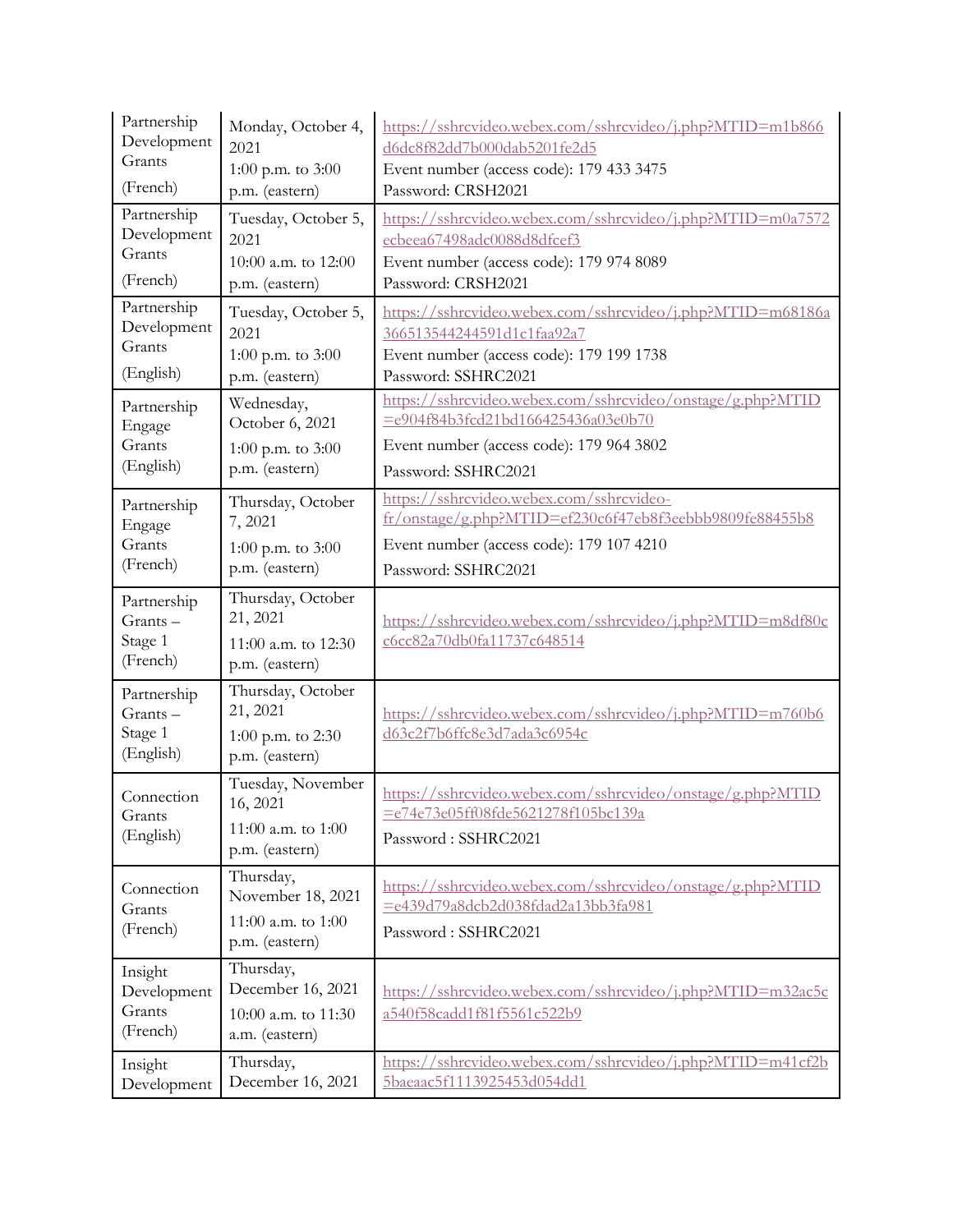| Grants<br>(English) | 1:30 p.m. to $3:00$<br>p.m. (eastern) |  |
|---------------------|---------------------------------------|--|
|                     |                                       |  |

If you have technical questions, please contact: Helpdesk Tel.: 613-995-4273 Email: [webgrant@sshrc-crsh.gc.ca](/ottanvdifs01/VDI_UserData/axt/AppData/Roaming/OpenText/OTEdit/enterprise-enterprise/c56073388/webgrant@sshrc-crsh.gc.ca)

## [NEW] NSERC Live Q&A Webinars - How to complete a RTI application

Due to COVID-19, NSERC is replacing live webinars with pre-recorded videos followed by live Q&A sessions. This series is meant to assist the research community on how to complete an application using the **Research**Portal and the NSERC [Canadian Common CV](https://ccv-cvc.ca/) (CCV). You will find below the pre-recorded videos as well as the dates for these upcoming live Q&A sessions. New Q&A session dates will be added as they become available on our website.

#### **We ask that you please view the [pre-recorded videos](https://www.youtube.com/playlist?list=PL6ox0GB7vXYnVnGUKq96dmP9_mCos23IR) prior to attending a live Q&A session, as the material presented in the videos will not be repeated.**

In order to prepare, we invite you to familiarize yourself with the following documents:

- [RTI program description](http://www.nserc-crsng.gc.ca/Professors-Professeurs/RTII-OIRI/RTI-OIR_eng.asp) which includes the Peer Review [Manual](http://www.nserc-crsng.gc.ca/_doc/Reviewers-Examinateurs/RTI-OIR_eng.pdf) and [Frequently Asked Questions](http://www.nserc-crsng.gc.ca/_doc/Reviewers-Examinateurs/RTIFAQ-OIRFAQ_eng.pdf)
- [Instructions for Completing an RTI Application](http://www.nserc-crsng.gc.ca/ResearchPortal-PortailDeRecherche/Instructions-Instructions/RTIInstruct-SOIInstruct_eng.asp)

Pre-registration is not required to attend the live Q&A sessions. The session will be open 15 minutes in advance for you to review existing questions and submit your questions in advance.

Considering the high attendance to our webinars, NSERC staff may not have time to respond to all individual questions during the session. Any additional questions should be directed to our support team at [NSERC Discovery.](mailto:NSERC%20Discovery%20-%20Découverte%20CRSNG%20%3cRESGRANT@NSERC-CRSNG.GC.CA%3e)

|       | How to complete an RTI<br>application<br>(English session)       | Comment remplir une demande<br><b>OIR</b><br>(French session) |
|-------|------------------------------------------------------------------|---------------------------------------------------------------|
| Dates | Tuesday, September7,<br>2021<br>Wednesday, September 29,<br>2021 | Thursday, September 9, 2021<br>Tuesday, September 28, 2021    |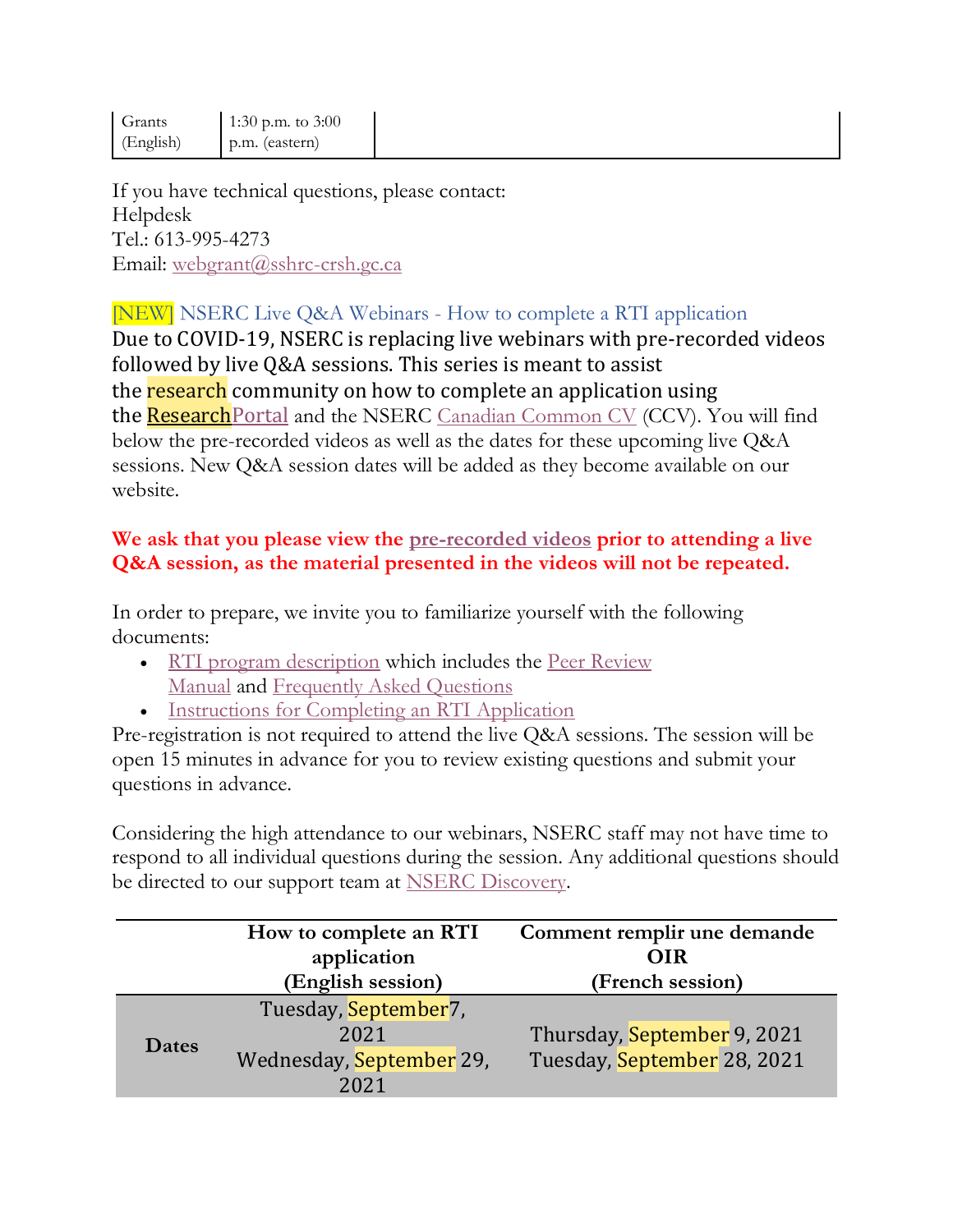| Time       | 1:00 to 2:00 p.m. $(ET)$         | 1:00 to 2:00 p.m. $(ET)$              |
|------------|----------------------------------|---------------------------------------|
| Members of |                                  | Members of                            |
| Open to    | the research community           | the research community across         |
|            | across Canada                    | Canada                                |
|            | Live O&A for <b>September</b> 7. |                                       |
| Links and  | 2021                             | Live Q&A for <b>September</b> 9, 2021 |
| passwords  | RTISept7                         | OIRSept9                              |
| (if        | Live Q&A                         | Live Q&A for September 28, 2021       |
| required)  | for September 29, 2021           | OIRSept28                             |
|            | RTISept30                        |                                       |

Consult the [Webinars page](http://www.nserc-crsng.gc.ca/ResearchPortal-PortailDeRecherche/RP-CCV-Webinar_eng.asp) to learn about upcoming information sessions.

## [NEW] Future Priorities for Patient-Oriented Research

As a partner and stakeholder in Canada's [Strategy for Patient-](https://cihr-irsc.gc.ca/e/41204.html)Oriented [Research](https://cihr-irsc.gc.ca/e/41204.html) (SPOR), the Canadian Institutes of Health Research (CIHR) will be hosting an online discussion this summer to solicit ideas from the health research community on future priorities for patient-oriented research. Patient-oriented research, which is foundational to evidence-informed health care, refers to a continuum of research that engages patients, caregivers and their families, health professionals, decision-makers, researchers and other knowledge users and communities as partners.

We invite you to share your views on what should be the areas of focus for patient-oriented research over the next five years. The online discussion will begin with a short survey, followed later in the summer by an online discussion forum on the common research priorities and themes identified from the survey results. We encourage you to participate in the online discussion and share the link with stakeholders within your network. The link will be available shortly on the CIHR website and social media channels.

#### [NEW] NFRF Special call 2021 – Webinar Recordings and Slides

Please find attached the PowerPoint slides that were presented during our webinars for the 2021 NFRF Special call – Innovative approaches to researchin the pandemic context. You may also view the recording of the webinars:

English Recording: [https://youtu.be/lQyCTbJE2PE](https://can01.safelinks.protection.outlook.com/?url=https%3A%2F%2Fyoutu.be%2FlQyCTbJE2PE&data=04%7C01%7CMarie-Claude.Jobin%40chairs-chaires.gc.ca%7Cfb083be55d134f8ee1dd08d96246d727%7Cfbef079820e34be7bdc8372032610f65%7C1%7C0%7C637648878659114309%7CUnknown%7CTWFpbGZsb3d8eyJWIjoiMC4wLjAwMDAiLCJQIjoiV2luMzIiLCJBTiI6Ik1haWwiLCJXVCI6Mn0%3D%7C1000&sdata=YgGc6Nb5ZTQm%2Bpk4rsC42fbIcOBwZWFfUCn7h8zhtlI%3D&reserved=0) August 12th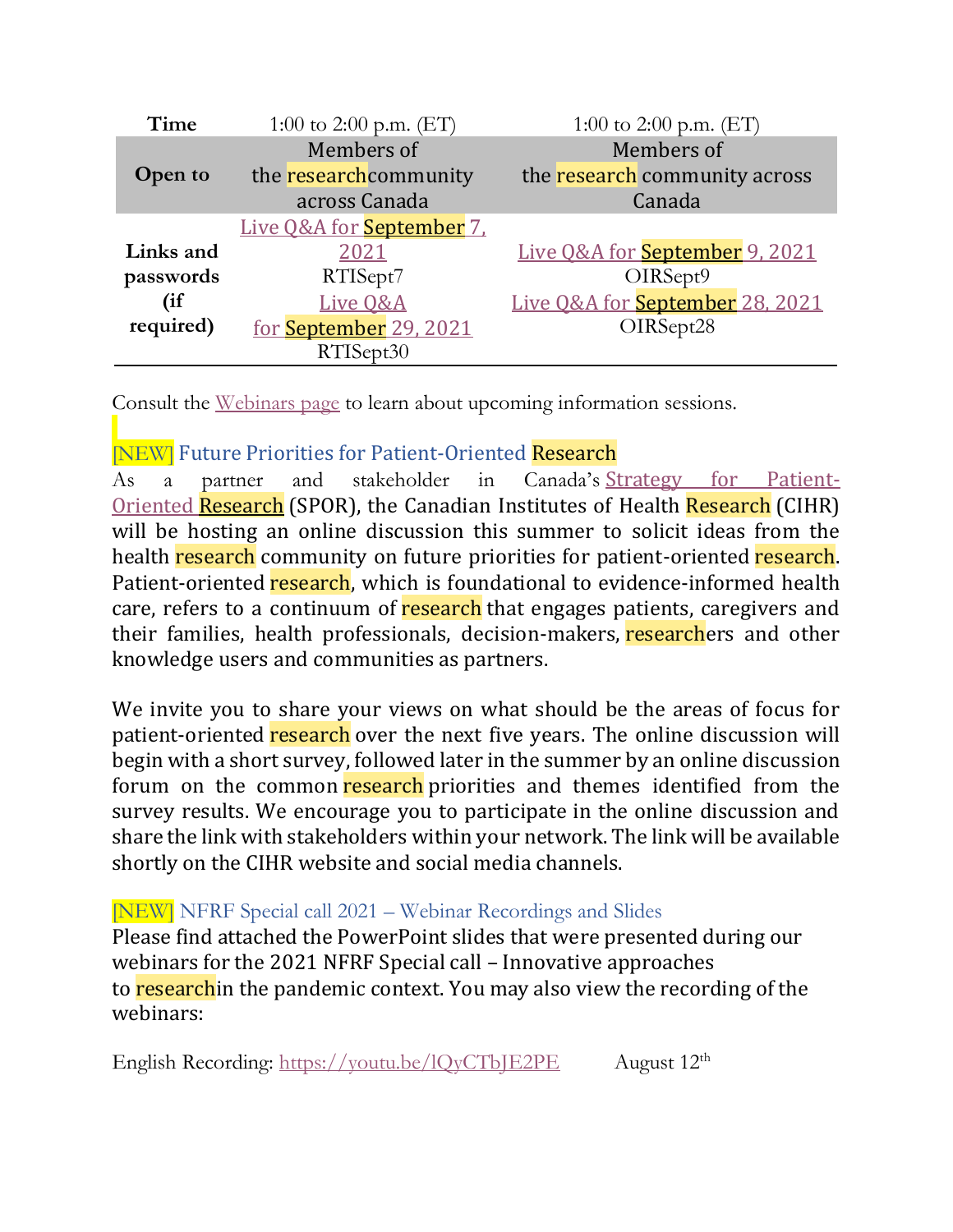## **FUNDING OPPORTUNITIES**

[NEW] Knowledge Synthesis Grants Call – "The Emerging Asocial Society" The Social Sciences and Humanities Research Council of Canada (SSHRC) has launched a Knowledge Synthesis Grants funding opportunity to assess the state of research knowledge on the topic of *"[The Emerging Asocial Society](https://can01.safelinks.protection.outlook.com/?url=https%3A%2F%2Fwww.sshrc-crsh.gc.ca%2Ffunding-financement%2Fprograms-programmes%2Fksg_asocial_society-ssc_societe_asociale-eng.aspx&data=04%7C01%7CPPOD-DPOP%40SSHRC-CRSH.GC.CA%7C68a060fb49364800f49f08d96e1e657b%7Cfbef079820e34be7bdc8372032610f65%7C1%7C0%7C637661899089622565%7CUnknown%7CTWFpbGZsb3d8eyJWIjoiMC4wLjAwMDAiLCJQIjoiV2luMzIiLCJBTiI6Ik1haWwiLCJXVCI6Mn0%3D%7C1000&sdata=Z%2FL4CyM5kROljwNtt5EhbxPWIqvNx1sm7E2SFPspI9A%3D&reserved=0)"*, under SSHRC's [Imagining Canada's Future](https://can01.safelinks.protection.outlook.com/?url=https%3A%2F%2Fwww.sshrc-crsh.gc.ca%2Fsociety-societe%2Fcommunity-communite%2FImagining_Canadas_Future-Imaginer_l_avenir_du_Canada-eng.aspx&data=04%7C01%7CPPOD-DPOP%40SSHRC-CRSH.GC.CA%7C68a060fb49364800f49f08d96e1e657b%7Cfbef079820e34be7bdc8372032610f65%7C1%7C0%7C637661899089632509%7CUnknown%7CTWFpbGZsb3d8eyJWIjoiMC4wLjAwMDAiLCJQIjoiV2luMzIiLCJBTiI6Ik1haWwiLCJXVCI6Mn0%3D%7C1000&sdata=sgWB3C12NjQt8uNGubT%2FHAMFUWqMJ%2Bc%2FjMExRiN5TX4%3D&reserved=0) initiative.

This call for proposals focuses on the state of knowledge from research on issues related to the growing sense of disconnection, isolation and loneliness in Canadian society. The resulting syntheses will identify roles that the academic, public, private and not-for-profit sectors may play in promoting more connected and resilient communities, and may inform the development of effective tools, robust policies and sustainable practices required to support the transition to a more equitable, healthy and prosperous future.

The deadline for applications is **December 17, 2021.** For more information on the call for proposals, please contact:  $\frac{kg\text{-}ssc(0)\text{s}shrc\text{-}crsh.gc.ca.}$ 

## [NEW] Mitacs: GRA Thematic Call

We are pleased to share the website link of the upcoming [GRA thematic call](https://www.mitacs.ca/en/programs/globalink/globalink-thematic-call). The call officially launched on **September** 1 and will close on December 1.

## [REMINDER] External Grant Season! A message from Veronica Bacher, Research Grants Coordinator

It's time for the **Research** Office to begin planning and scheduling our external grants season! Giving the Research Office a heads-up helps us create enough time in our schedules so that each faculty member receives the best and most appropriate support possible.

- If you are thinking about applying for an external grant, please let me know as soon as possible. This informal notice is for planning purposes only – you are not obligated to apply once you give the RESO a heads-up.
- If you would like to have an informal chat about grants this year (opportunities, timelines, partnerships, grant components, etc.), I am available for a virtual or in-person (!) meeting.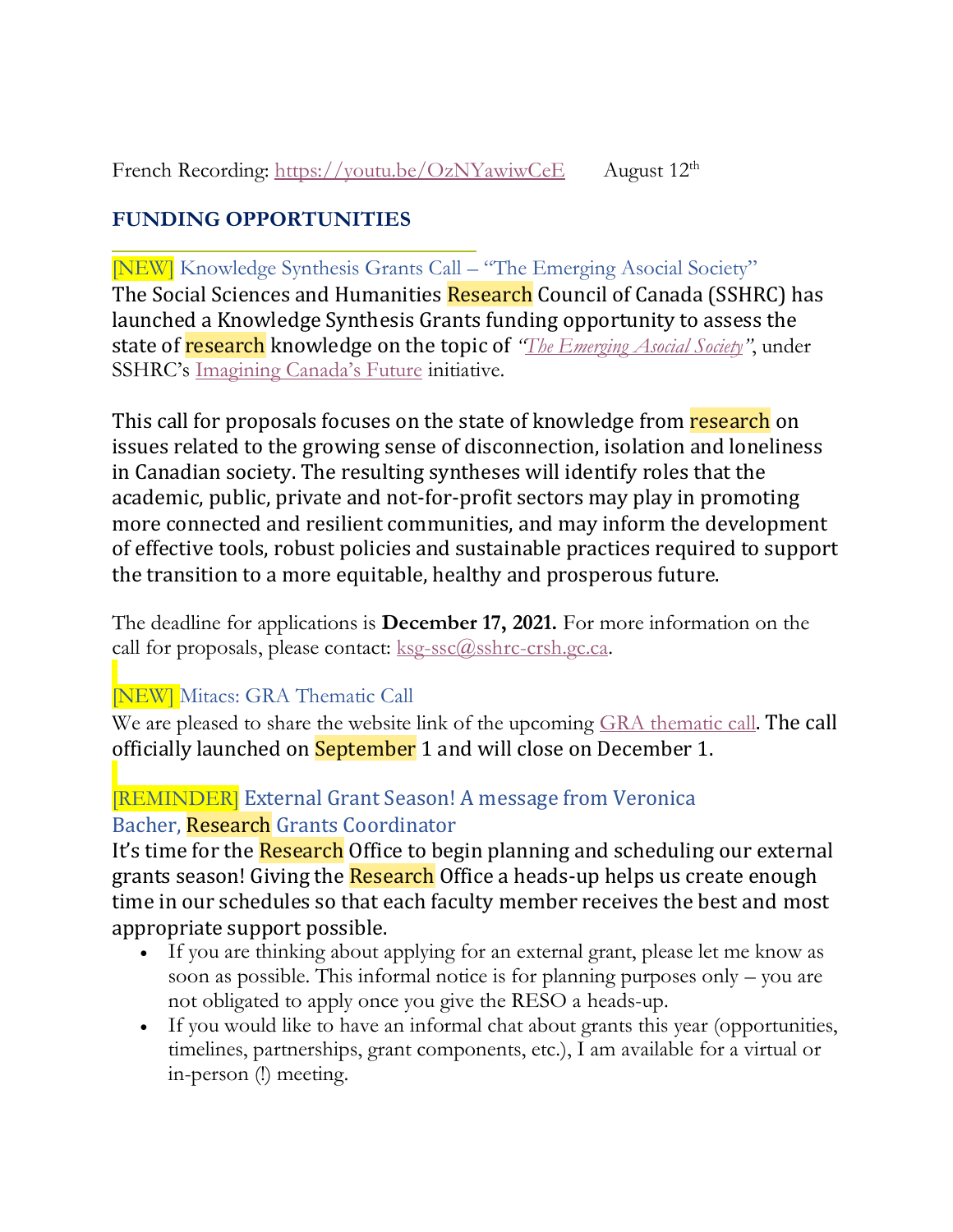• If you have questions about process, please see the attached infographic or attend our orientation on **September** 1 (RSVP

to [Jessica.long1@msvu.ca\)](mailto:Jessica.long1@msvu.ca).

Below are some of our most popular and notable grant deadlines in the Fall. Please note that the most up-to-date information on CIHR opportunities can be found on [ResearchNet.](https://researchnet-recherchenet.ca/rnr16/LoginServlet?language=E)

#### September:

**September 10:** [Aid to Scholarly Journals](https://www.sshrc-crsh.gc.ca/funding-financement/programs-programmes/scholarly_journals-revues_savantes-eng.aspx) September 15: [SSHRC Partnership Engage](https://www.sshrc-crsh.gc.ca/funding-financement/programs-programmes/partnership_engage_grants-subventions_d_engagement_partenarial-eng.aspx) [CIHR Project Grant](https://www.researchnet-recherchenet.ca/rnr16/vwOpprtntyDtls.do?progCd=11131&language=E&org=CIHR) (Registration mandatory Aug. 18<sup>th</sup>)

#### October:

Oct. 1: [SSHRC Insight](https://www.sshrc-crsh.gc.ca/funding-financement/programs-programmes/insight_grants-subventions_savoir-eng.aspx) \***NEW**\*

Oct. 19: [NFRF Exploration](https://www.sshrc-crsh.gc.ca/funding-financement/nfrf-fnfr/exploration/2021/competition-concours-eng.aspx) (NOI mandatory Aug. 10<sup>th</sup>)

Oct. 25: NSERC Research [Tools and Instruments](https://www.nserc-crsng.gc.ca/Professors-Professeurs/RTII-OIRI/RTI-OIR_eng.asp)

November:

 Nov. 1: [NSERC Discovery;](https://www.nserc-crsng.gc.ca/Professors-Professeurs/Grants-Subs/DGIGP-PSIGP_eng.asp) [SSHRC Connection](https://www.sshrc-crsh.gc.ca/funding-financement/programs-programmes/connection_grants-subventions_connexion-eng.aspx) Nov 15: [SSHRC Partnership Development](https://www.sshrc-crsh.gc.ca/funding-financement/programs-programmes/partnership_development_grants-subventions_partenariat_developpement-eng.aspx)

### SSHRC launches new Race, Gender and Diversity Initiative

SSHRC has officially launched the new **Race, Gender and Diversity Initiative. Valued at up to \$450,000 over three years, the deadline is November 15, 2021.** The goal of the Race, Gender and Diversity Initiative is to support community-based and community-led research partnerships with postsecondary institutions that are grounded in the lived experience of underrepresented or disadvantaged groups and that analyze the causes and persistence of systemic racism and discrimination. Leadership by people from underrepresented or disadvantaged groups in research projects about race, gender and diversity is important to help ensure the research is grounded in the complexities of the lived experiences and histories of diverse groups and individuals, and to inform more rigorous and relevant policy and program design. The ultimate purpose of this initiative is to support partnership research and related activities to meet the needs of organizations working toward removing barriers and disparities for women; First Nations, Inuit and Métis Peoples; Black, Asian and other racialized peoples; people living with disabilities (both visible and invisible); LGBTQ2+ people; religious minorities; and others marginalized on the basis of their ethnicity and other identity factors. This initiative encourages an intersectional approach.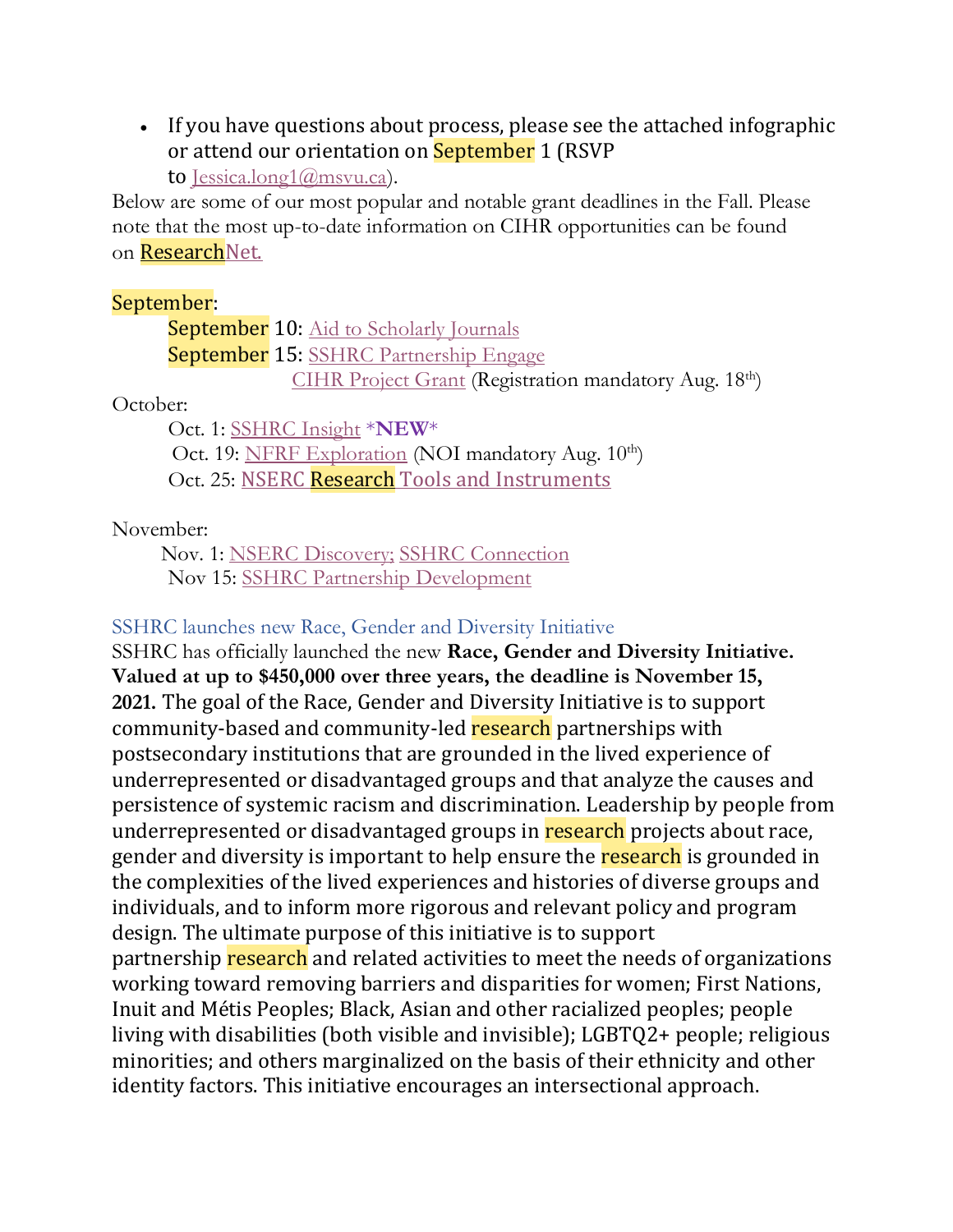Intersectionality—a term first coined by African-American scholar Kimberlé Williams Crenshaw—is an approach to research that helps us understand how identities (e.g., race gender, class and sexuality) and power structures intersect to create various modes of discrimination and privilege, advantage and disadvantage. Research under this initiative can include learning from grant-supported or prior pilot projects to achieve greater justice and equity.

More information can be found [here.](https://www.sshrc-crsh.gc.ca/funding-financement/programs-programmes/rgdi-irgd-eng.aspx) Please contact Veronica Bacher at [veronica.bacher@msvu.ca](mailto:veronica.bacher@msvu.ca) if you are thinking about an application.

## Government of Canada – Doctoral Scholarship Opportunity in Canada

The Vanier Canada Graduate Scholarships program is designed to support world-class students pursuing doctoral degrees at Canadian universities. The scholarship awards \$50,000 per year for three years. The program is open to both Canadian and international students. Students must be nominated by the Canadian university at which they plan to study.

The 2021-2022 competition was launched on *June 23, 2021*, and please note the following important dates:

For Students: Consult nominating institution for submission deadline.

- **For nominating institutions:** Deadline: **November 2, 2021 (20:00 EST).** Please click [here](https://vanier.gc.ca/en/news-nouv_2021-22.html) to access the launch memo, and kindly consult our website at <http://www.vanier.gc.ca/> for further details on our program, including how to apply.

## **ANNOUNCEMENTS**

## [NEW] Dr. Jacqueline Gahagan joins MSVU as new AVPR!

A warm welcome to Dr. Jacqueline Gahagan, the new Associate Vice-President Research at MSVU! Dr. Gahagan is a medical sociologist by training and has researched in the areas of public health and the social sciences locally, nationally and internationally. Learn more [here.](https://msvu.ca/dr-jacqueline-gahagan-joins-msvu-as-new-associate-vice-president-research)

## [NEW] Research with Human Participants during COVID-19

A reminder that face-to-face research at MSVU remains at level 3 (expanded). Click [here](https://www.msvu.ca/wp-content/uploads/2021/07/Current-COVID-Research-Status-July-14-2021.pdf) for details and how the phases of the Province of Nova Scotia align with our levels of resumption of face-to-face research. If you have any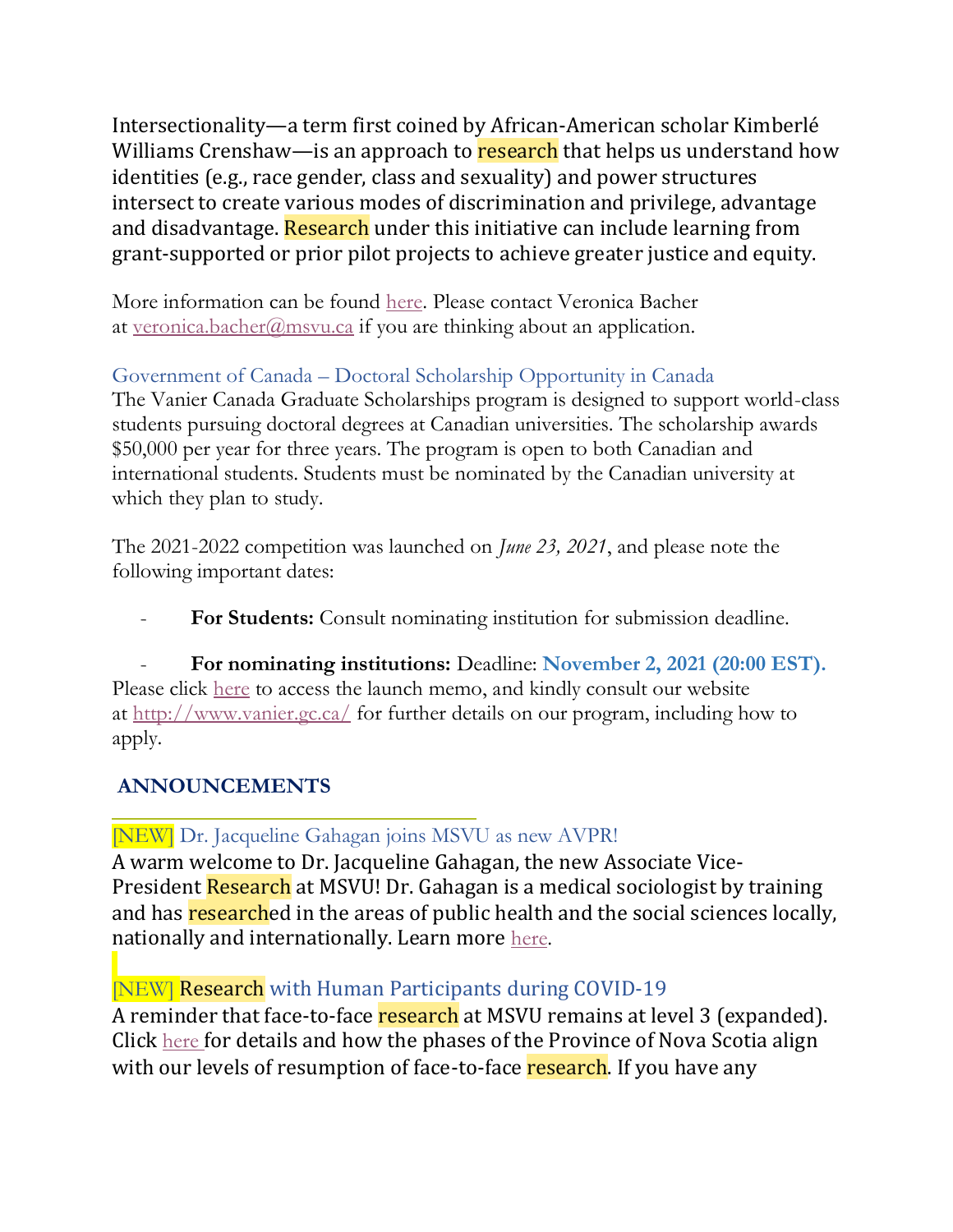questions about research with human participants during COVID-19, please contact [ethics@msvu.ca.](mailto:ethics@msvu.ca) More info can be found [here.](https://www.msvu.ca/research-at-the-mount/research-ethics/covid-19-research-information/)

#### [NEW] NS LGBT Seniors Archive Community Advisor Committee

The Nova Scotia LGBT Seniors Archive is currently looking to expand our Community Advisory Committee. We are looking for individuals who reside in, are from, or have connections to Nova Scotia, and who identify as part of the 2SLGBTQIA+ community. No experience with archives necessary, and members of all ages, genders, and cultural backgrounds are welcome. Participation from seniors (age 55+); Black/African Nova Scotian, Indigenous, and other people of colour; as well as transgender, non-binary, gender non-conforming, and other gender diverse individuals is greatly appreciated and strongly encouraged. Please see the attached document for more information.

Additionally, the NS LGBT is seeking a Project Coordinator for our Lesbian Oral History Project. This is a paid part-time position for a maximum total of 100 hours. The Project Coordinator is responsible for training volunteers, scheduling the oral history interviews, and assisting with writing the final project report. While the ideal candidate is a senior lesbian from Nova Scotia, we are open to all candidates with experience coordinating community-based projects. Please see the attached job posting for more information.

Interested Community Advisory Committee participants can email Rachel Moore at [rc348749@dal.ca.](mailto:rc348749@dal.ca) Applicants for the Project Coordinator position are encouraged to send a resume and cover letter to Jacqueline Gahagan at [Jacqueline.Gahagan@MSVU.ca.](mailto:Jacqueline.Gahagan@MSVU.ca)

[NEW] How can we better connect researchers to community? Research Nova Scotia and **[VOLTA](https://voltaeffect.com/)** are seeking innovative ideas that provide a way to better connect researchers to community in Nova Scotia. Expressions of interest are due on **September** 27, 2021. Learn more [here.](https://researchns.ca/studentchallenge-data/)

#### **MSVU RESEARCH ACHIEVEMENTS**

[NEW] New Article Published by Dr. Phillip Joy and Dr. Michelle Forrest Drs. Joy and Forrest recently published a new article titled 'Out of the Closet and into Quarantine". Check it out in the newest issue of Atlantis: Critical Studies in Gender, Culture & Social Justice [here.](https://journals.msvu.ca/index.php/atlantis/article/view/5556)

[NEW] MSVU researcher receives grant to advance work on lung disease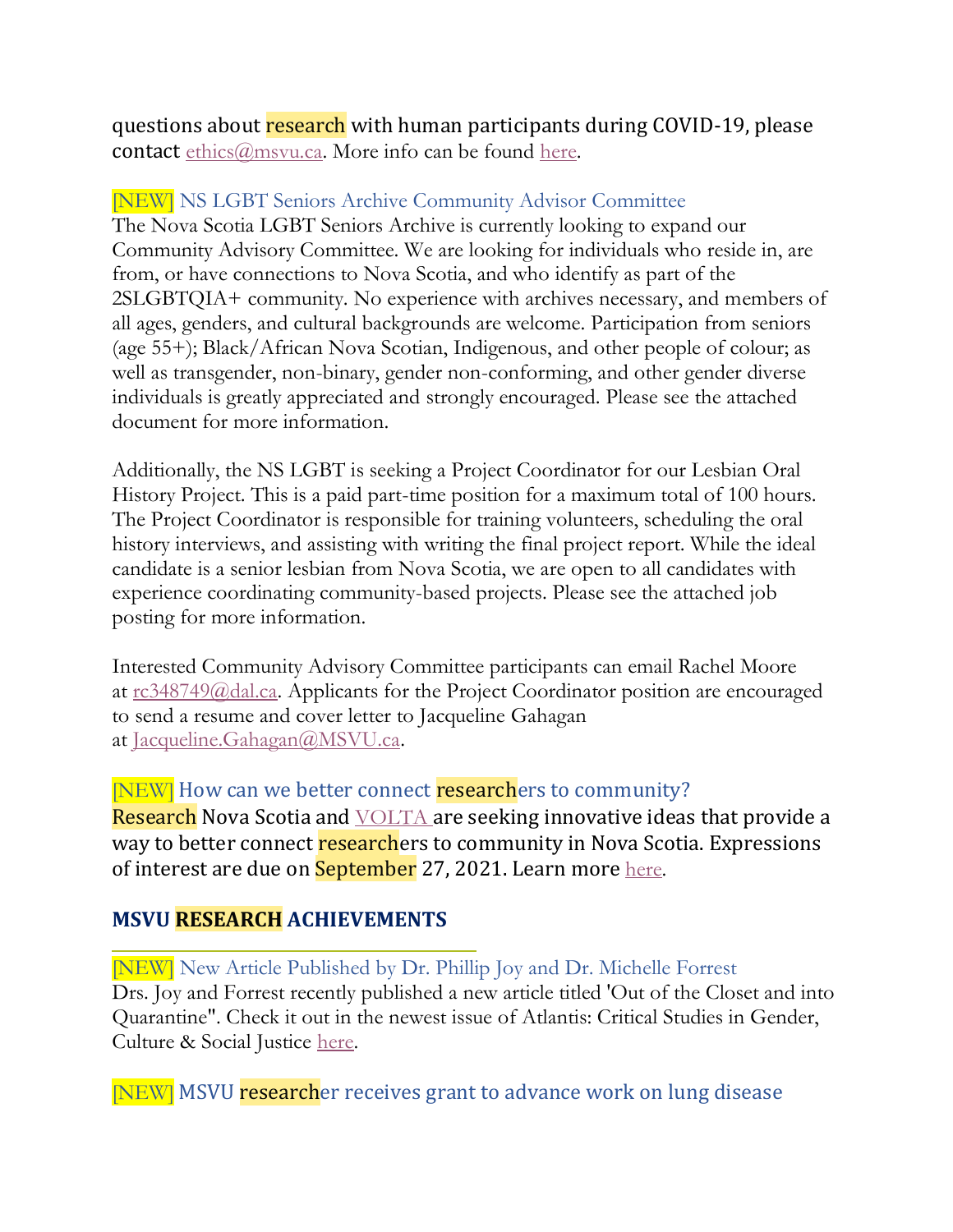Mount Saint Vincent University biology professor [Dr. Tamara Franz-Odendaal](https://www.msvu.ca/academics/bachelor-of-science-bsc/biology/faculty/tamara-a-franz-odendaal/) has been named the recipient of a Legacy [Research](https://ns.lung.ca/legacy-research-grant) Award from the Lung Association of Nova Scotia. The award, which carries a value of \$25,000, will facilitate a new research initiative for Dr. Franz-Odendaal's lab: a study of tracheal development and signaling molecules, and their function in relation to lung disease. More [here.](https://www.msvu.ca/msvu-researcher-receives-grant-to-advance-work-on-lung-disease/)

## [NEW] Dr. Phillip Joy receives new funding from SSHRC!

[Dr. Phillip Joy](https://www.msvu.ca/academics/professional-studies-at-the-mount/bsc-applied-human-nutrition/faculty-profiles/phillip-joy-2/), Assistant Professor in the Department of Applied Human Nutrition, received \$65,628.00 to advance their research from the Social Sciences and Humanities Research Council (SSHRC) in the 2021 Insight Development Grants (IDG) competition. Dr. Joy's funding will be used to examine "puppy" play in the queer community. More [here.](https://www.msvu.ca/dr-phillip-joy-receives-new-funding-from-the-social-sciences-and-humanities-research-council/)

## [NEW] MSVU researchers receive \$1 million from the Canada Foundation for Innovation and Research Nova Scotia

Congrats to MSVU researchers Dr. Lori Borgal (Dept of Biology) & Dr. Bohdan Luhovyy (Dept of Applied Human Nutrition), who have received \$1 million from the Canadian Foundation for Innovation and Research Nova Scotia. Learn more [here.](https://msvu.ca/msvu-researchers-receive-1-million-from-the-canada-foundation-for-innovation-cfi-and-research-nova-scotia/…)

## **IT&S CYBERSECURITY TIPS**

## Research Security Courses

The Government of Canada has developed two courses to better equip Canadian researchers with the knowledge and resources to protect their research, "Introduction to Research Security" and "Cyber Security" for **Research**ers." Each course has a duration of approximately 30 to 40 minutes, and at the end of each you can download a certificate of completion. You can access the courses on [the Industry Canada Safeguarding](https://www.ic.gc.ca/eic/site/063.nsf/eng/h_98282.html)  Your [Researchwebsite](https://www.ic.gc.ca/eic/site/063.nsf/eng/h_98282.html).

## Safeguarding Your Research

Espionage and foreign interference activities pose real threats to Canadian research integrity, intellectual property and business interests. •Since 2018, the federal granting agencies have been working with the **Government of Canada - Universities Working group** to ensure the security and integrity of publicly funded research in Canada.